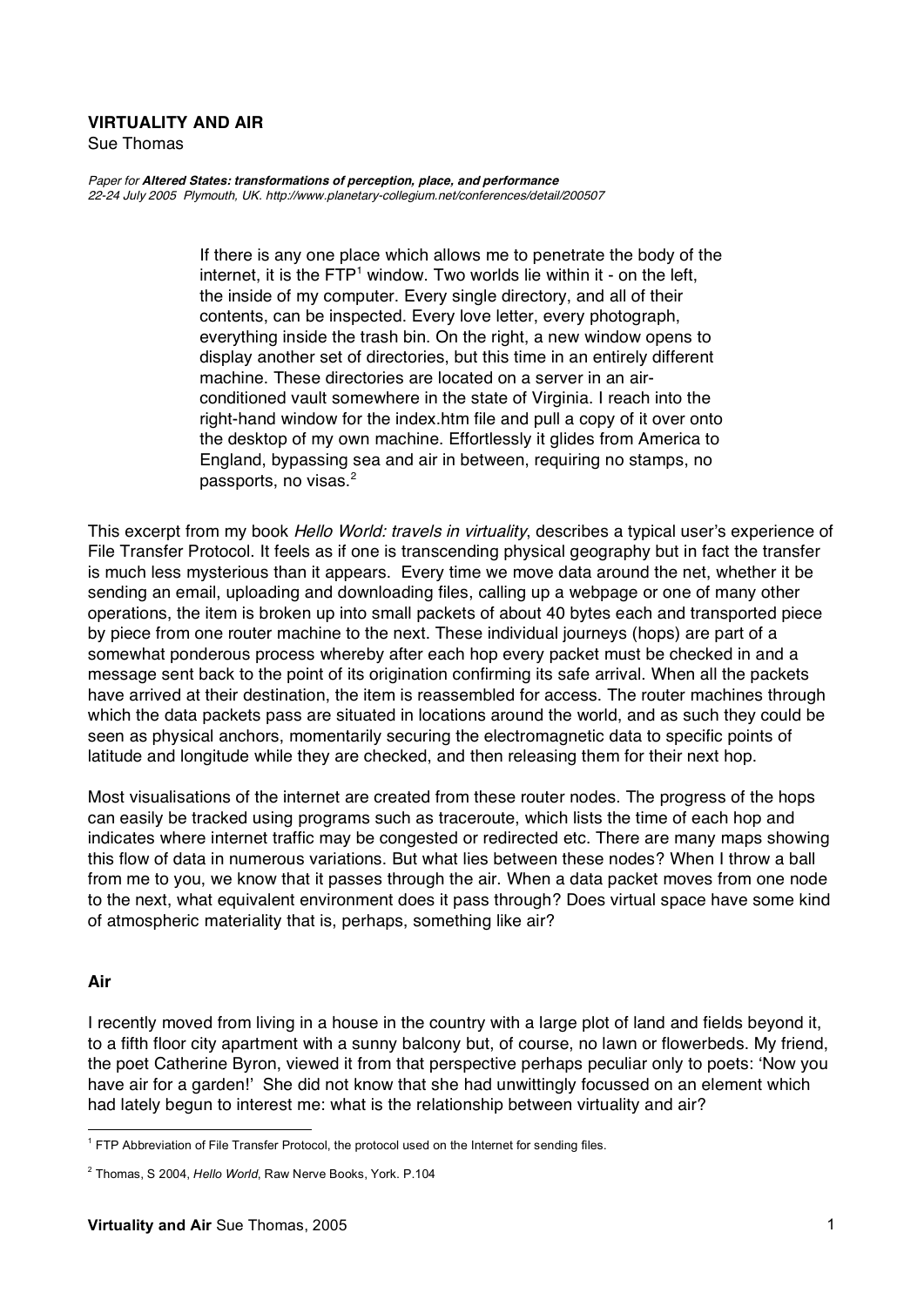In Hello World I described my intense relationship with technology and the ways in which it blends with the natural. Such investigations do not cease with publication, and I continued to research the connections between Nature and the digital. Some months after the book was published I read philosopher David Abram's description of coming eye-to-eye with a condor high in the Himalayas. Resting on a rock, he was idly rolling a silver coin across his knuckles when he realised that the glinting metal had attracted the attention of a condor which then flew towards him:

> As the great size of the bird became apparent, I felt my skin begin to crawl and come alive, like a swarm of bees all in motion, and a humming grew loud in my ears. The coin continued rolling along my fingers. The creature loomed larger, and larger still, until, suddenly, it was there – an immense silhouette hovering just above my head, huge wing-feathers rustling ever so slightly as they mastered the breeze. My fingers were frozen, unable to move; the coin dropped out of my hand. And then I felt myself stripped naked by an alien gaze infinitely more lucid and precise than my own. I do not know for how long I was transfixed, only that I felt the air streaming past naked knees and heard the wind whispering in my feathers long after the Visitor had departed.<sup>3</sup>

Although Abrams is not writing about technology at all – indeed, quite the opposite - I found in his text a powerful resonance with the final pages of Hello World :

> Virtuality is my landscape, my city streets, my forests and my plains. It goes on around me constantly, this swell of noise and interaction which I move through all the time. It is a perpetual and highlytextured terrain – just as a train passes by fields, houses, swamps and deserts, so do I pass through the online world, in it and of it. myself a part of the whole and always accompanied by the murmurs and shouts of others travelling through the same spaces. It creates the poetics of the network. It is Bachelard's immense cosmic house:<sup>4</sup>

> > Winds radiate from its centre and gulls fly from its windows. A house that is as dynamic as this allows the poet to inhabit the universe. Or, to put it differently, the universe comes to inhabit his house.<sup>5</sup>

Abram's book seems to begin where mine ended, with a sense of airy materiality. Much of my thinking about cyberspace has been about connecting the abstract with the meat but recently I have begun to consider the invisible agency at work in these transactions. For many years I have been looking across the space and now I would like to look at the space itself. To date, I have conceived of it as an area strung with a cat's cradle of lines across what is otherwise emptiness. My imagining was influenced by a number of different maps and visualisations of which the map for SuperJANET4, the UK academic computing network $6$ , is a very typical example (Figure 1). There

<sup>3</sup> Abram, D. 1997, *The Spell of the Sensuous*, Vintage, New York, P.24.

<sup>4</sup> Thomas, *Hello World*, 264

<sup>5</sup> Bachelard, G 1958, *The Poetics of Space*, Beacon Press, P.51.

<sup>6</sup> http://www.cybergeography.org/atlas/superjanet4\_topology\_large.gif (image as of March, 2001)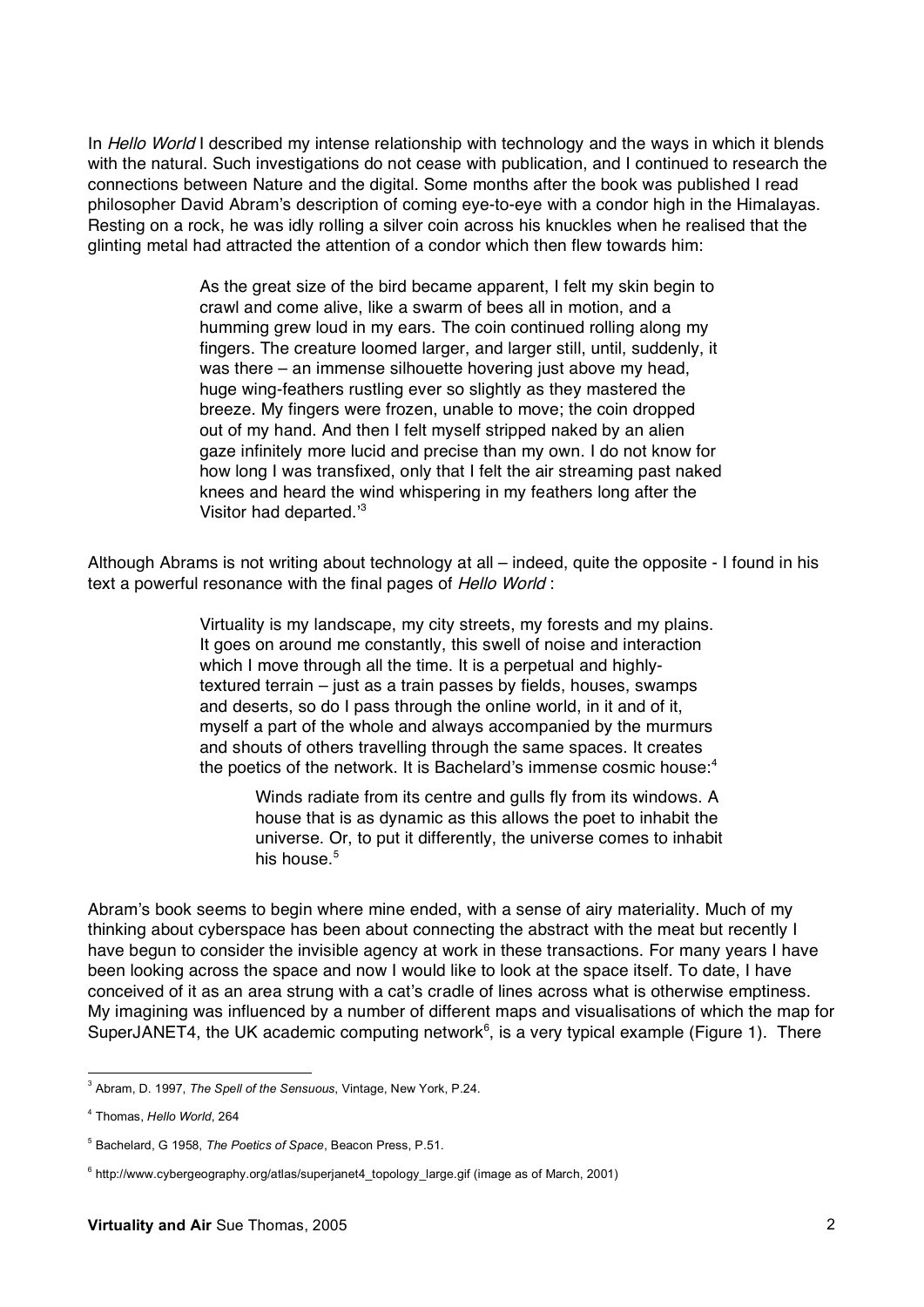are many thousands of different maps available, depending upon the source data used to draw them, but I have chosen Superjanet because not only is it simple to view but because the named UK cities help the reader to visualise the nodes in the network.



# **Figure 1**

Each of the spheres in this diagram represents a router, or node. One imagines a user in, say, Bristol, accessing a website hosted within this system, for example my own site<sup>7</sup> on a server at De Montfort University, Leicester. The Bristol user logs on to the network and enters a url into the browser, thus despatching a 'fetch' command via a node. The data packets then abseil from one point to the next across the wires or satellite signals (in this case they would travel via Leeds, since it is the nearest major node to Leicester) until the resource is located and served to the browser via the nearest node. The emptiness itself (shown in the SuperJanet diagram as unbroken lines and in the diagram below as …… ) has no agency other than to impose/create space between the points. Sometimes the emptiness contains a kind of weather, generated by the health of the network and external influences. The nodes are crucial, whereas the environment between them is at worst a hindrance, at best a null space.

User …… Browser …… Node …… Network …… Server …… Node …… Browser

But is it possible to turn that physicality inside out and instead to view the space itself as the major landscape and the nodes as mechanisms within it, acting as valves, osmotic membranes or perhaps even doorways? Such a scenario would generate a diagram something like Figure 2, where the emptiness (......) is manifested as an airy space within which the physical elements are distributed:

<sup>7</sup> http://www.mti.dmu.ac.uk/~sthomas/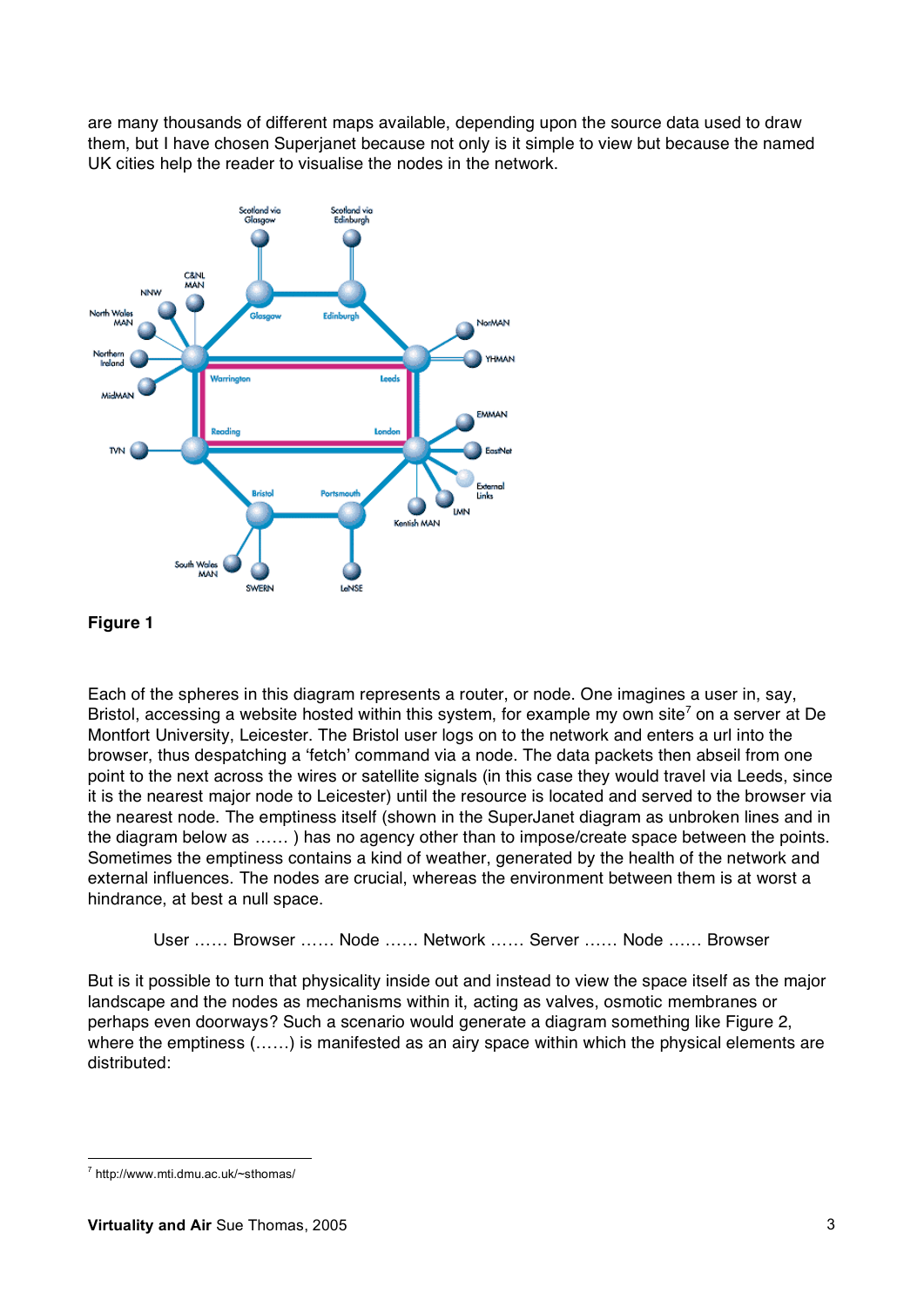

In The Absent Body Drew Leder recalls the words of Zen master Shunryu Suzuki:

When we practice zazen our mind always follows our breathing. When we inhale, the air comes into the inner world. When we exhale, the air goes out to the outer world. The inner world is limitless, and the outer world is also limitless. We say 'inner world' or 'outer world' but actually there is just one whole world. In this limitless world, our throat is like a swinging door. The air comes in and goes out like someone passing through a swinging door. If you think 'I breathe', the 'I' is extra. There is no you to say 'I'. What we call 'I' is just a swinging door which moves when we inhale and when we exhale.<sup>8</sup>

For users of wired internet, whether broadband or cable, the doorway is very clear – steps must be taken, wires must be plugged in, to facilitate connection to the internet. But for those operating in a wireless environment, there is no longer a doorway to be breached. Being connected is just as easy as – yes – it is just as easy as breathing. To paraphrase Shunryu Suzuki, what we call 'I' is just a swinging door which moves when we write or read into the virtual space of the internet. We say 'online' or 'offline' but actually there is just one limitless connection. In other words, digital virtuality has become as pervasive and as invisible as air.

# **Internet Cloud**

The diagram at Figure 2 corresponds quite well with the various 'internet clouds' described in a 1999 article<sup>9</sup> by Jessie Holliday Scanlon and Brad Wieners:

> When it comes to drawing the Internet, the icon of choice – from the MIT Media Lab to trade-show floors, from Intel 's marketing blitzes to the PowerPoint slides of Robertson Stephens analysts – is a cloud.'

Ask the founders of the Net about the cloud, they say, and it quickly becomes apparent that the Net cloud is as old as the Net itself.

<sup>8</sup> Leder, <sup>D</sup> 1990, *The Absent Body* , University of Chicago Press, Chicago, P.170

<sup>9</sup> Thanks to Martin Dodge for this reference http://www.thestandard.com/article/display/1,1151,5466,00.html July 09, 1999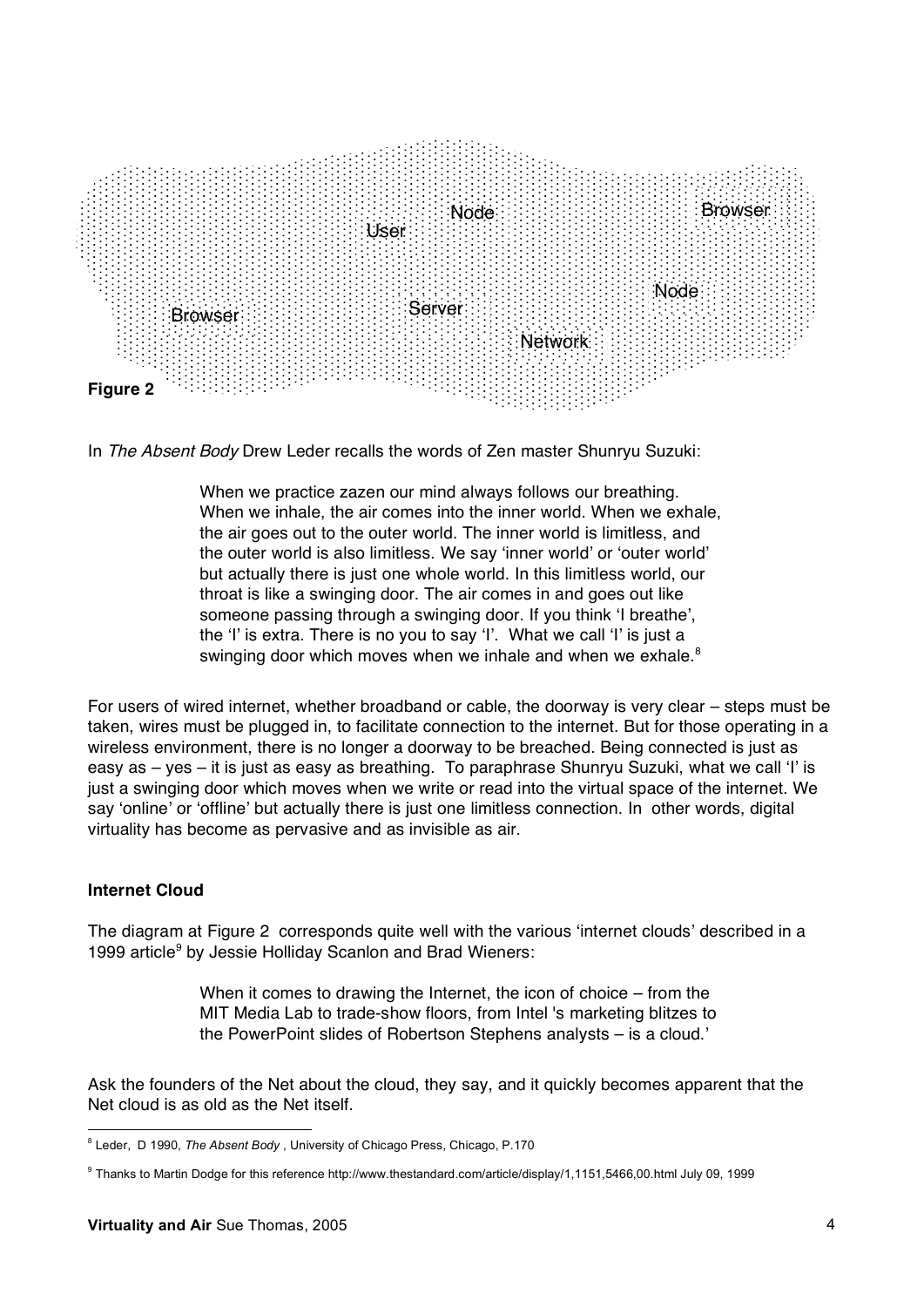"As this Internet was being conceived, diagrams would be drawn to illustrate some design idea," testifies Net architect Bob Taylor. "Some used cloudlike sketches to represent the Internet itself while focusing on other things, like servers or gateways. Variations of these early diagrams ultimately made their way into the literature."

Vint Cerf, co-creator of TCP/IP, the language of networked computers and often cited as one of the Fathers of the Internet, is also comfortable with the idea of a cloud: 'We always drew networks as amoeba-like things because they had no fixed topology and typically covered varying geographic areas.' So, say the authors, 'in short, no one needs to know the exact route their data will take to get from point to point. Everything is fine as long as it comes out of the cloud at the correct address.' The authors conclude their article with evidence from novelist William Gibson who 'first encountered the Net-as-cloud metaphor while preparing for his first video teleconference. He asked the tech guys how the signals would travel across the Net. It's not going across the Net, they told him. It's going through "the cloud" – through the totality of all the phone links in the world.'

The problem, however, is that there is still some dispute as to whether the data is actually travelling at all. I posted a query to the Mapping Cyberspace discussion list managed by Martin Dodge<sup>10</sup> and provoked a lively conversation. It appears that according to transfer protocol, the data doesn't 'leave' node 1 until after it has 'arrived' at node 2 so in a sense it is not going anywhere at all.<sup>11</sup> Another interpretation is that since data travels at the speed of light, any time taken occurs not during the journey itself but is added in by the routers, which have to read the packets and send them to the right place, and the modems which have to produce the electric pulses to begin with.<sup>12</sup> But then, in a further contradictory complication, it could be said that the data is indeed travelling, only not in a physical sense:

> It's worth pointing out a difference between moving data packets and physical objects. Throwing a ball actually moves atoms around. Sending a data-packet doesn't change the location of the atoms of your computer, or any piece of equipment involved. If you want an analogy, data packets are more analgous to ripples in water or sound pressure waves in air. Information isn't transferred by moving matter, but rather by the transfer of temporary states/energy-levels through a conducting medium. At the hardware level, the conductive medium is the matrix/fabric of memory cells, wire interconnections, and transducers (electrical, optical, wireless, and back) within all the telecomm equipment. That network at the macro and microscopic levels forms something pretty close to 'digital water', much the same way a river system forms a network.<sup>13</sup>

Or maybe it is not so much travelling as morphing:

In technical terms data travels through a variety of systems wireless, in the case of wifi, cellular, satellites, copper wires and fiber

<sup>10</sup> *Mapping Cyberspace* discussion list http://www.jiscmail.ac.uk/lists/mapping-cyberspace.html

<sup>11</sup> Post from Dena Attar to *Mapping Cyberspace* 29/5/05

<sup>12</sup> Post from Ben Spigel to *Mapping Cyberspace* 29/5/05

<sup>13</sup> Post from Michael Okincha to *Mapping Cyberspace* 31/5/05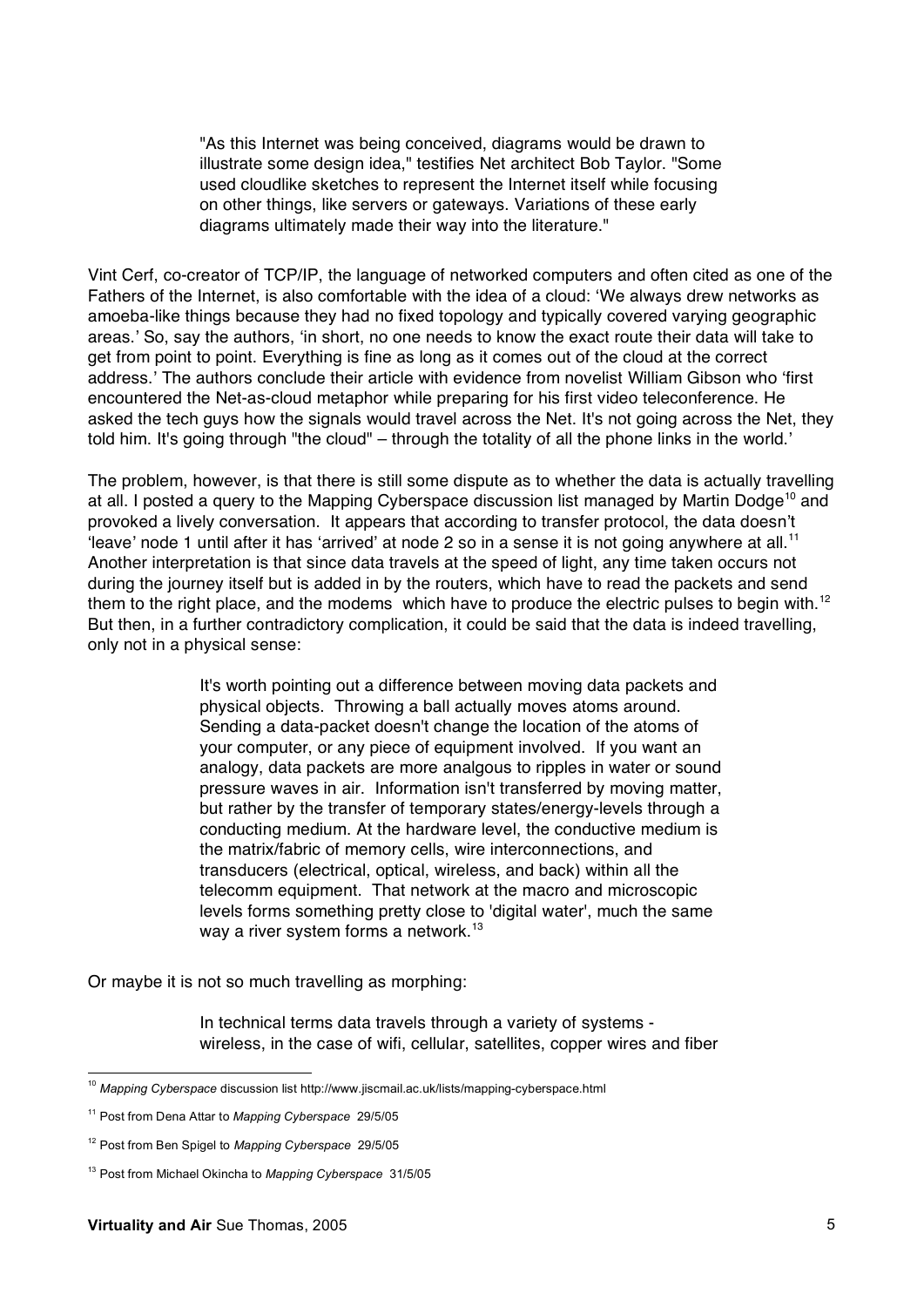optics. The use of a single method of transport is exceptionally rare as the midpoints often involve a mix. Light in fiberoptics is commonly converted to some form of electronic signal and than regenerated as light to amplify the signal along the way, etc. So at given transfer points a bit of the data may even for a nanosecond have more than one manifestation as the packet is picked up from one element of the network and converted to another, for example in an optical switch. In this regard the "net" is more like a plasma $14$  than a standard plumbing network of pipes and flows. 15

#### **Plasma, water, air and apples**

How does the technoetic imagination conceive of all this? The answer may lie partly in fuzzy logic. It is ironic that the essentially bivalent nature of computation – zeros and ones – has generated the complex multivalency of virtual space. Bart Kosko, author of  $Fuzzy Thinkina<sup>16</sup>$ , believes that 'the digital revolution seems to have digitized our minds' to the point where we can only conceive of the world in binary. To understand the principle of fuzzy logic it is necessary to overturn some of the essential elements of Western thinking and to look instead at problems like the Buddhist koans which ask seemingly impossible questions such as 'what did your face look like before you were born?' or the well-known 'what is the sound of one hand clapping?'. This esoteric notion may seem a long way from the question as to whether data packets are indeed whizzing around the information superhighway or, in contrast, not travelling at all, but perhaps a story about apples will help to clarify the connection.

Kosko provides an illustration of fuzziness in which a grocer is asked to unpack a box of apples and divide them into two piles, red apples (A) and not-red apples (not-A). She might form two distinct piles plus a third pile hard to define as either red or not-red. Now suppose, says Kosko, the grocer unpacks a new box and this time every apple is equally as not-red as it is red. Now the third pile becomes the only pile and contains neither A nor not-A. In this box, all the fruit meet the criterion A=not-A. Perhaps some apples are 80% red, others may be 10% red. Via the same kind of experiment, we can also come to understand that grey is not a diluted form of black or white, but that black and white are both special cases of grey. In other words, fuzziness, or partiality, is the norm, and multivalence reduces to bivalence only in extreme cases.<sup>17</sup>

By applying fuzzy logic to the discussion of whether or not data packets are actually travelling, it quickly appears that the question is irrelevant since the evidence seems to indicate that, by default, they are both A and not-A. They are between routers at the same time as they are travelling from one to the next – in fact they seem to be everywhere and nowhere. One might assert therefore that the default state of data packets is A=not-A.

It is a small step from here to conclude that the data is in fact its own environment as well. Is this a quantum space perhaps? Sadly, my limited understanding of physics will not allow me to pursue that route of enquiry. However, whether it most resembles water, plasma or air, the most important

<sup>&</sup>lt;sup>14</sup> According to Wikipedia, plasma (as understood in physics and chemistry) is an energetic gas-phase state of matter, often referred to as "the fourth state of matter". (In medical terms, it is used as <sup>a</sup> transport medium.) http://en.wikipedia.org/wiki/Plasma\_physics <sup>15</sup> Post from Oguchi Nkwocha to *Mapping Cyberspace* 29/5/05

<sup>16</sup> Kosko, B 1993, *Fuzzy Thinking*, HarperCollins, London.

<sup>17</sup> Kosko, *Fuzzy Thinking*, 28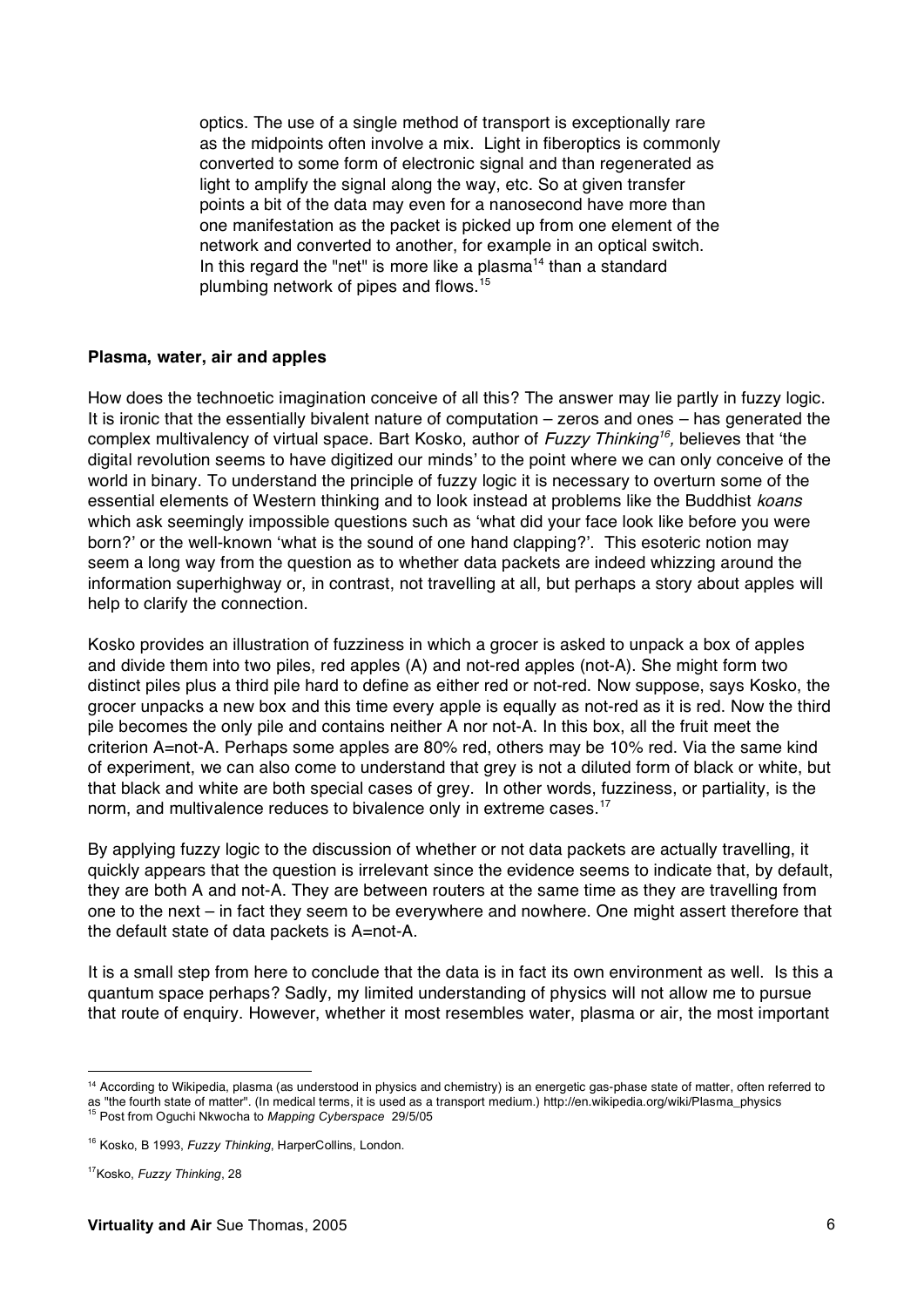feature of this A=not-A environment is that it contains ripples which are both comprised of data and which also transport it.

## **Air and Breath**

Movement in air, ripples or other manifestations, is key to this analysis, and it is the notion of wind which brings the discussion full circle with a return to David Abrams' interpretations of the shamanic:

> For the Navajo, the Air – particularly in its capacity to provide awareness, thought and speech – has properties that European alphabetical civilisation has traditionally ascribed to an interior, individual human 'mind' or 'psyche'. Yet by attributing these powers to the Air, and by insisting that the 'Winds within us' are thoroughly contiguous with the Wind at large – with the invisible medium in which we are immersed (my italics)  $-$  the Navaio elders suggest that that which we call the 'mind' is not ours, is not a human possession. Rather, mind as Wind is a property of the encompassing world, in which humans – like all other beings – participate.<sup>18</sup>

This seems to be very close to Shunryu Suzuki's description of inhaling and exhaling through a swinging door. And the Greeks, too, connected the soul, the mind, and the breath through the term psyche and through pneuma, meaning air, wind and breath, and also spirit. In Latin, anima means both breath and wind. According to Abrams, 'we find an identical association of the 'mind' with the 'wind' and the 'breath' in innumerable ancient languages.' <sup>19</sup> Air, he proposes, is not just the unseen common medium of our existence, but is that which invisibly joins us to other animals, to plants, and to the landscape itself.

I began this paper with the question: 'Does virtual space have some kind of atmospheric materiality that is, perhaps, something like air?' My brief excursion into some possible responses to that enquiry has only served to generate more questions, although since I am a newcomer to phenomenology it is possible that I am treading over much worn ground, so elucidation on any of my comments here is warmly welcomed.

My instinct, at this very early stage of my research, is that our digital bivalency has brought us this far, but from here we must proceed on foot through the fuzzy ripples of a multivalent universe where all apples are A=not-A and uncertainty is the comfortable norm. Is this a question of the two candlesticks trompe d'oeil? Is it time now to switch focus? Is digital virtuality simply a rediscovery of the pneuma that all species inhabit, making visible and usable what we could not see before, like glimpses of exposed motes caught in the sunlight?

There is no doubt that the 'internet cloud' is the most intensely compelling environment of the contemporary world. Notions of addiction and other psychological analyses hardly begin to deconstruct the intensely powerful phenomenon of connectedness as we experience it online. We must turn to literature and philosophy to find descriptions which come even close to that experience. I have written about this elsewhere in relation to the writings of Thoreau, Bachelard, and others, but will provide here the example of Shakespeare's last play The Tempest wherein

<sup>18</sup> Abrams, *The Spell of the Sensuous*, <sup>237</sup>

<sup>19</sup> Abrams, *The Spell of the Sensuous*, 238